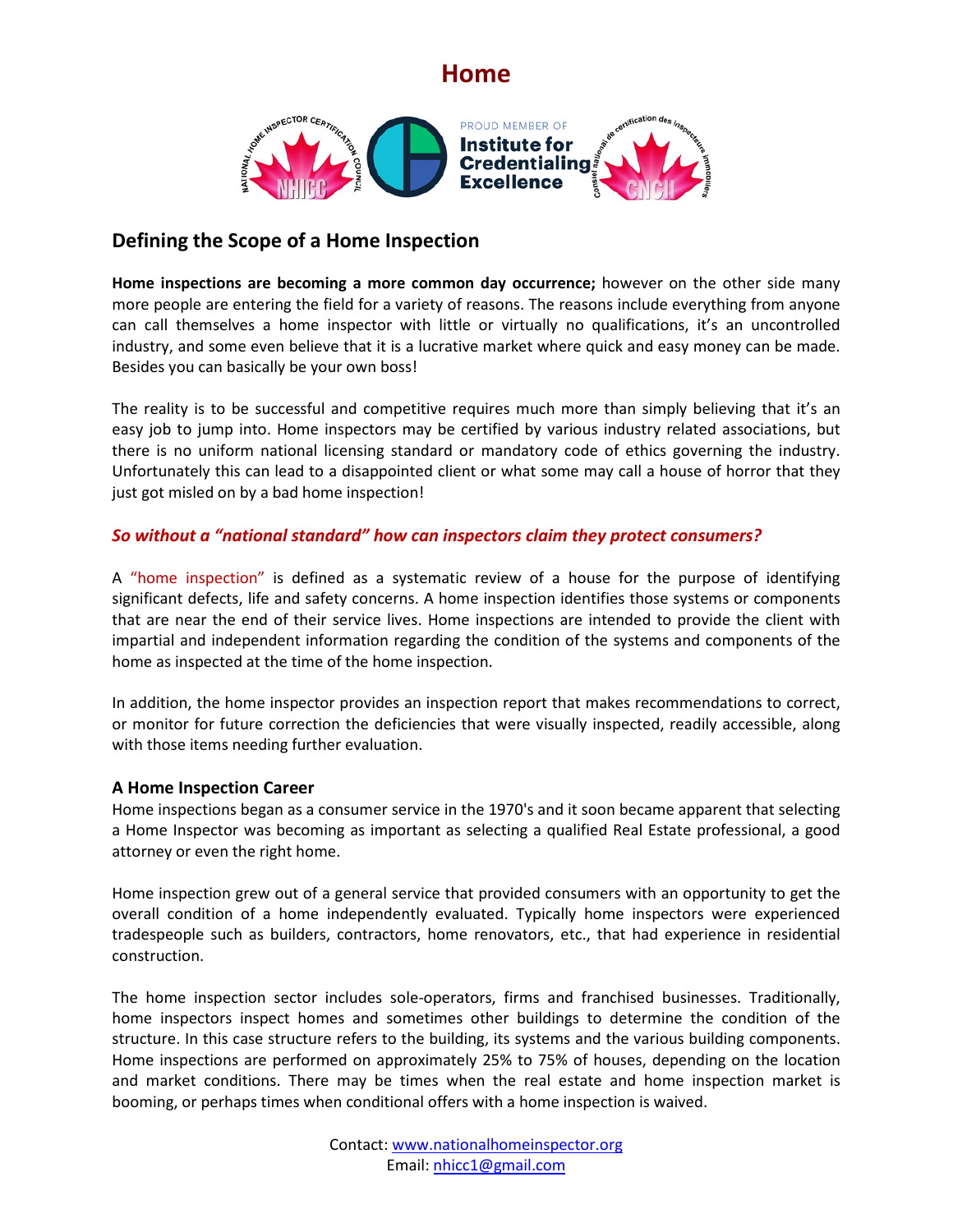The majority of home inspectors inspect residential properties. Home inspectors typically provide services related to potential home and property purchasers, existing home owners, financial institutions and real estate agents.

Although construction related fields require an understanding of how homes are built, they rarely deal with the extended use and age related conditions such as deterioration of systems and components beyond the general building structure. Other areas of detailed knowledge includes electrical, plumbing, heating and cooling systems, roofing, insulation, drainage, foundations, structural systems as well as interior components.

A home inspector requires knowledge of the house as a system, along with a clear understanding of home inspection standards of practice, and the ability to detect significant defects. As an example the NHICC utilizes the ASHI (American Society of Home Inspectors) Standards of Practice. Link: www.ashi.org

To be able to carry out a successful on-site inspection, the home inspector should understand the structure of the building and how its mechanical and electrical systems work. The ability to assess the condition of the building envelope and a working knowledge of health and fire safety issues are also necessary.

The inspector should be able to make an objective analysis of problems identified and their causes, and to write a report about the conditions found and recommendations on what can, or should, be done to rectify problems.

So as you may see be able to realize if you have absolutely no background in building construction, you are likely at a higher risk of practicing successfully in the home inspection field. Many home inspectors generally started their career in a technical field or trade related to construction. On the other hand quite a good number of home inspectors have succeeded without a strong background in construction, but respectfully the learning had to be accelerated to catch up. But that normally can be compensated by acquiring accredited education and training that primarily focuses on home inspection.

During a home inspection the inspector is required to inspect and eventually report the conditions of the property inspected. The ability to recognize deficient conditions that may become a problem are one of the key responsibilities of a home inspector. In reality there's no single course or even a program of study that will prepare you to identify all of the significant and potentially life threatening conditions that could be present on a home inspection.

Equally so, a home inspector that fails to recognize these issues is likely to be found negligent of meeting the standards of practice. Worse yet may potentially find themselves open to legal challenges. Such serious errors can result in a catastrophic financial loss for the client, severe injury or possibly death. The task of hiring a home inspector generally occurs at the point of placing an offer on a property. However it is not uncommon that the home inspection may become a last minute decision.

**A typical day looks something like this** - a client calls and books an inspection. In many cases, the client has bought the home conditional on the acceptable results of a home inspection. In other times it may be a Realtor that is booking an inspection for or on behalf of a purchaser of a home. When the inspection is booked, the fee and the scope of work is usually agreed upon, set by mutual agreement between the home inspector and the client. The inspector may have sent the contract to the client by e-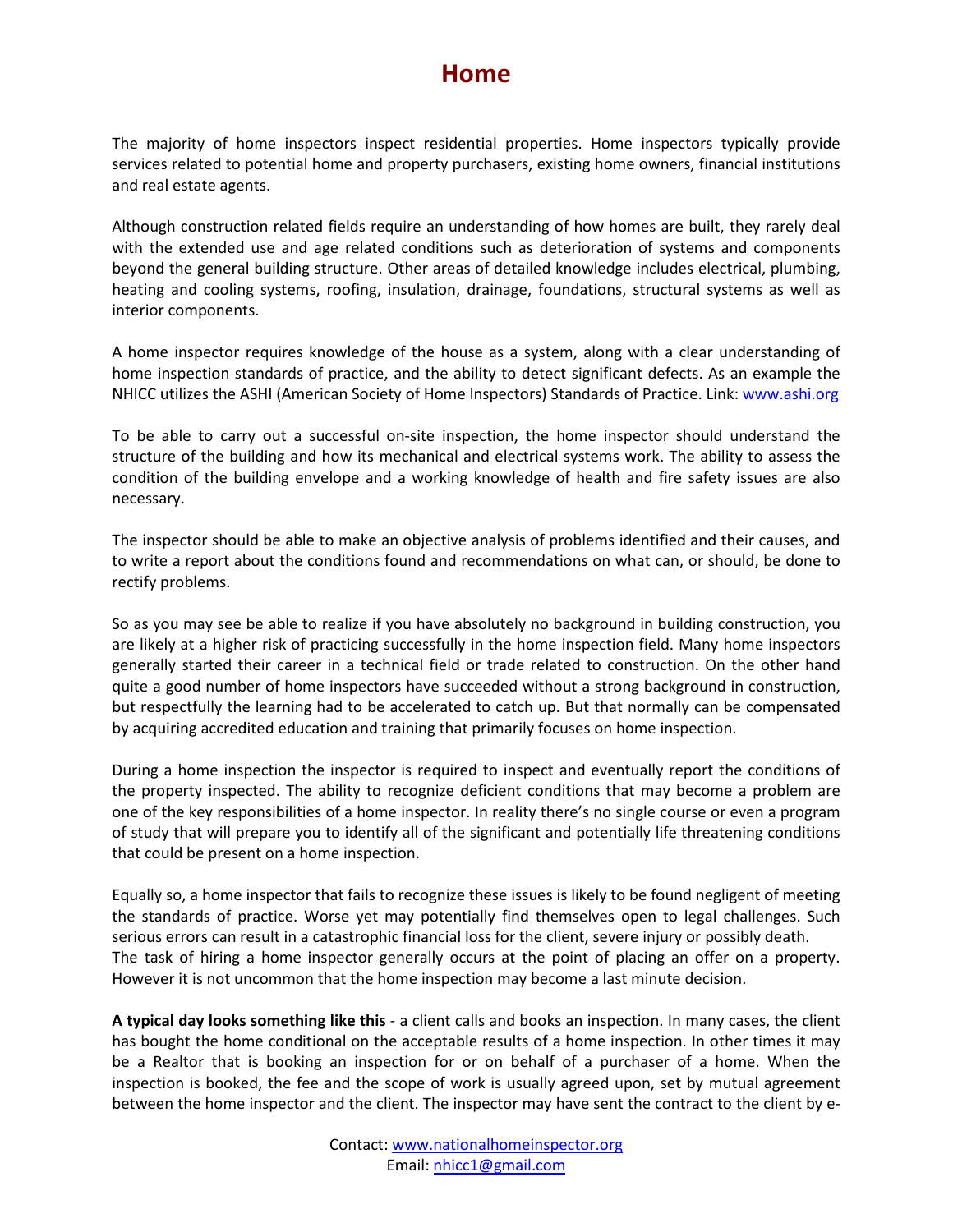mail or fax, or other electronic means detailing the scope of work, often defined by the Standards of Practice. Most inspectors recommend that the client attend the inspection.

When the home inspector and client arrive at the inspection the contract is signed (if this has not been done earlier). The home inspector explains the process and begins the inspection. An inspection may last from two to four hours under normal circumstances depending on the size and complexity of the house. The home inspector looks at the roof and the building exterior, including the garage. Home inspectors will explain the findings to the client as they go, describing the building condition and any improvements that may be recommended. The inspection continues inside the home and includes any basement or crawlspace, the living spaces, and any accessible attic or roof spaces. Inspectors frequently offer tips for operating and maintaining the home as they go, (example - explaining how to turn off water and power in an emergency, how and when to change furnace filters, etc.).

Typically at the end of the inspection, the home inspector and client review the findings. Some inspectors prepare and deliver their written report on site, while other inspectors write the report, based on their field notes, after the inspection. The inspection report is delivered quickly to the client, often within 24 hours, because the real estate transaction hangs in the balance. The client often pays the inspection fee onsite. It is not unusual for the client to say something like, "That is the best money I have ever spent". The inspector keeps a copy of the report on file and processes the inspection fee payment, usually back at the office.

While the inspection itself can become fairly demanding it is not uncommon to be crawling in a crawlspace, possibly dueling with the extreme high temperatures in a hot attic in the summer, or the extreme cold winter temperatures; the inspector must be genuinely physically fit. Of course don't forget about the potential exposure to environmental concerns such as insulation fibers, asbestos, animal infestations, and not to forget about unfriendly dogs, etc. Of course there are many other potential dangers or safety conditions that the inspector likely won't be aware of, until arriving at the house.

A few other aspects include familiarity with real estate transactions and marketing. Another includes familiarity with computers and word processing to aid in producing a report. Although a significant number of home inspectors still use paper based reporting systems, so legibility is another important characteristic.

#### **Background Requirements**

Currently there's no shortage of home inspection associations throughout Canada. However, most have comparable requirements. Some are member driven while other focus on raising the bar of "professionalism" when it comes to what a new home inspector will require to be recognized, or certified in the respective association. Most specify a combination of experience, training and practical home inspection (supervised) field work. But even these detailed requirements can vary depending on the level rigor built into its certification process.

Of course be wary of those associations that seem to offer overnight certification by simply paying a membership fee and taking an online un-proctored exam.

Next it also depends where a home inspector will practice. Currently home inspectors are regulated by licensing in British Columbia and Alberta. So investigate what it involves to be recognized for a license to practice there. Several other provinces such as Quebec and Ontario seem to be headed down that path.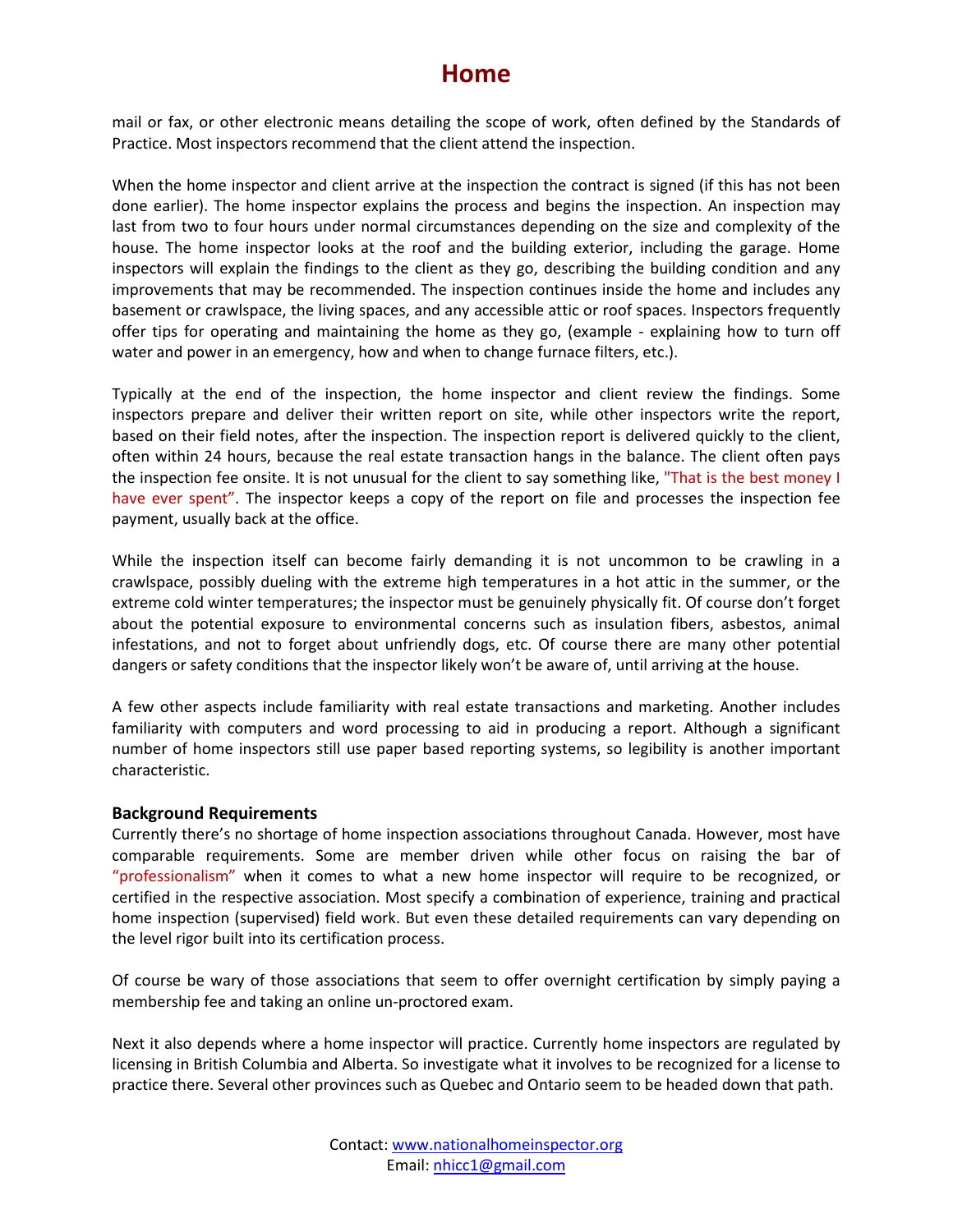As an example the NHICC Certification Program (NHI designation is recognized in both BC and Alberta) requires a certain number of "qualification" points which is made up of reviewing an applicant's background. The background points are awarded for prior education and trade certification, association membership, home inspection specific education and training, experience, field supervision and/or mentoring, home inspection specific testing/examinations. Link: www.nationalhomeinspector.org

#### **Education & Training**

Like most every other profession requiring specific skills – home inspection requires the right combination of knowledge of many different residential systems and to some degree reasonable mastery of all those tasks.

#### *So how do you find the right combination of those skills?*

*How does one prepare oneself to acquire a reasonable degree of mastering them?* After all a house is a complex set of building systems.

A combination of formal home inspection education along with practical hands on inspection experience provides the best combination for a successful career in the profession. Many of the home inspection associations provide education, as well as colleges and private trainers. Franchise companies make it easier for a novice to get into business. Most offer their own specific brand of training. Each offer some form of training to their franchisees, and franchisees often join other associations to access additional training resources and other benefits. Again some offer very good training, while others allegedly market their own brand of marketing, education, documentation and reporting programs.

#### *The cost and quality of education can vary from almost free to thousands of dollars.*

Be aware that some inspection schools offer more than they can deliver. Some make false claims such as being accredited, or indicating that the trainee will make \$100,000 per year. Some courses provide old and obsolete or general information that is more germane to architecture or general construction practices. But more specifically, **look for training and courses that have been mapped and that actually meet the recognized (NOS) National Occupation Standards** for Home and Property Inspectors. The NOS provides a reliable source of the necessary skills required to work in the home inspection field.

Equally so, be aware that even some free education may not always be appropriate, particularly where it primarily focuses on construction practices and U.S. based building requirements. Although there are some similarities, requirements in Canada can often be more stringent, if not different. So be cautious of courses that simply lack relevancy to Canadian standards.

Building code courses can also be a benefit to a home inspector. After all most building standards referenced by a home inspector is likely based on code based, if not industry recognized building standards. However, building code training simply provides a sound background of meeting the minimum legally recognized construction standard.

Annual ongoing or continuing education is required by most associations to maintain awareness of changes, as well as helping to keep the home inspector on top of their vocation. Even where licensing is required, continuing education is mandatory, not optional.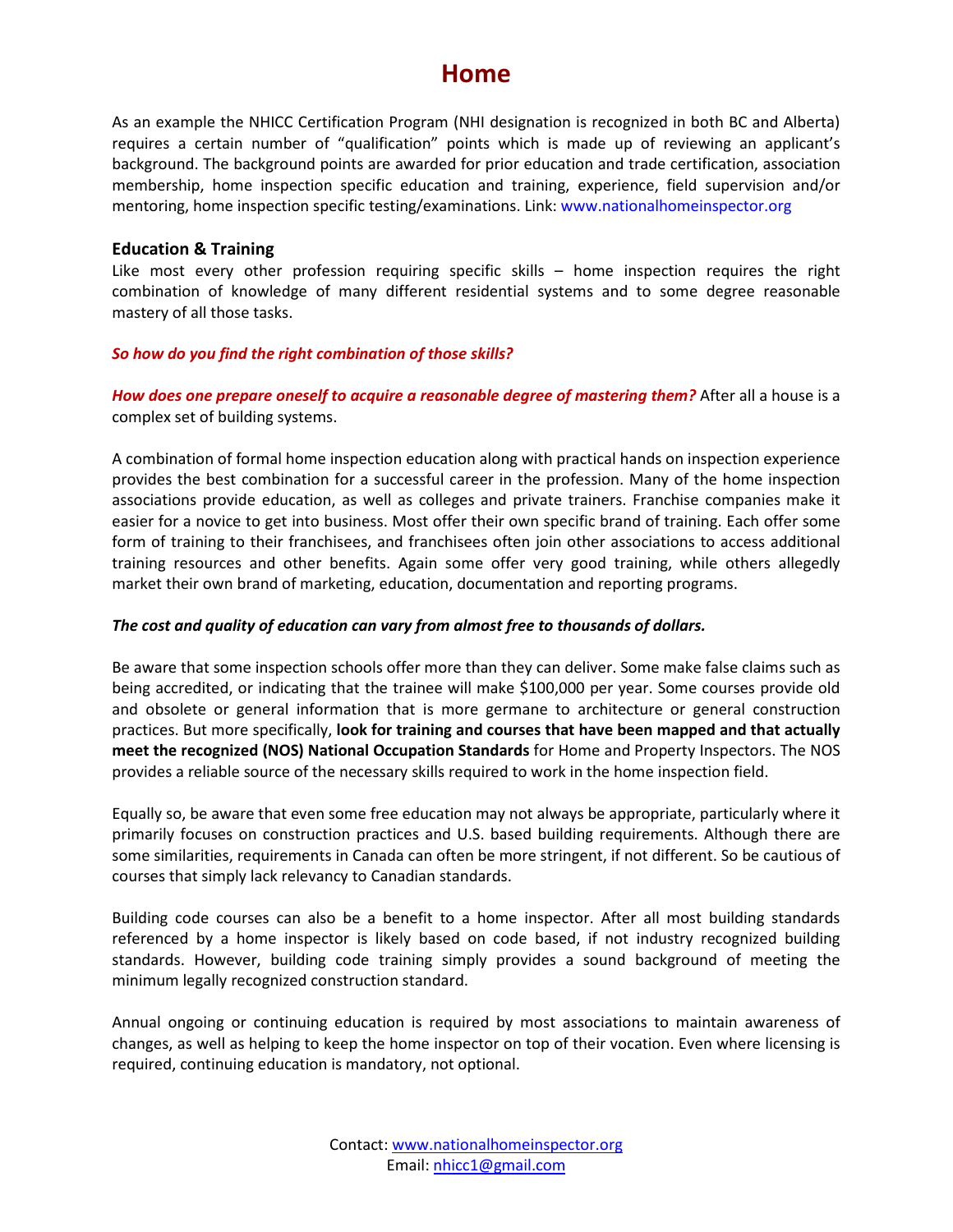#### **Experience**

Gaining practical experience can be a challenge. Some experienced inspectors offer to mentor, while others fear that training the new "guy", may challenge their market. Some education providers offer mentoring, or what some call field supervised home inspections for a fee. Fees are typically charged for such "mentoring" services.

One of the benefits of joining a home inspection association is a greater potential to gain some practical experience by connecting with another home inspector on what is often referred to as a ride along. This is a chance to participate and observe an actual home inspection. It may also offer an opportunity for the inspector to share his/her knowledge about the system they use or favoured methodology.

Of course the downside also needs consideration. Too many variables, more costs and of course you likely must follow their rules.

#### **Getting Started**

As stated so far, the basics of getting into this profession are getting education, experience and having the financial support to start a business. Many inspectors initially started their home inspection as a part time business and eventually after testing the market decided to pursue a career on a full time basis.

It is important to study your particular local market area. It is not uncommon for some markets to be overly saturated with home inspectors. In addition, other basic costs that need to be considered are a reliable inspection vehicle, inspection tools, computer and digital camera.

The other challenging issue is marketing your business. Unless you have contacts in the real estate industry, it is often difficult to get the word out there to give you a piece of the local home inspection market action. The real estate industry and the home inspection industry are both concerned by the potential conflict of interest when a realtor recommends a particular home inspector. While most realtors will keep the best interests of the homebuyer in mind, there is a risk that some will avoid recommending 'deal breakers', and favour inspectors they can rely upon to not raise too many flags.

*Your success depends as much on your marketing and public relations skills as your technical competence.* 

#### **Investing in the Business**

Do not be surprised if the cost of startup runs in the range of \$10,000 to \$25,000. This could be a lot higher and the variables depend upon what you need to get started. Even the cost of business related advertising materials can add up quickly.

Most inspectors start out with some basic inspection tools. As the business grows, it's wise to consider reinvesting some of the profits back into the business. Some of the least expensive tools are using your inborn senses – eyes, smell and hearing. Don't forget common sense!

Many inspectors also invest in a good home inspection reporting system. You can start with a simple word processing system for a few hundred dollars or possibly spend upwards in the range of a \$1,000 or more for computer–based report software, and of course the device to fit the software. The other option is to purchase a supply of paper-based home inspection reports. Again, all in all an outlay of more money.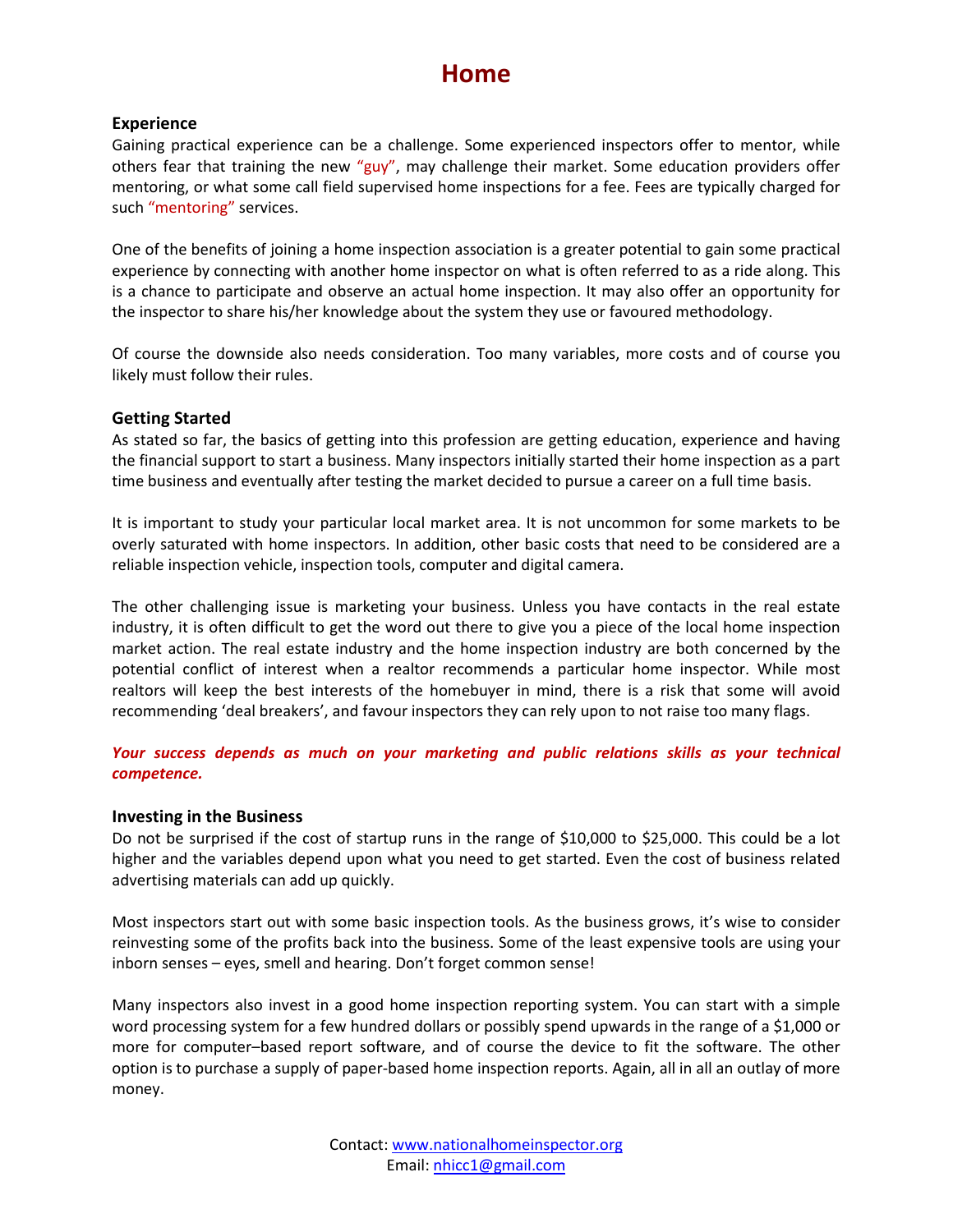In addition to providing your client with a high quality report, you must be able to promote your business and respond well with your clients. Communication skills are also a valuable asset, but perhaps more costs for advertising and promotion.

#### **Liability**

One must be a "people person" and a great communicator to enter the home inspection business. Home inspectors work with a diverse range of clientele. Most of the clients are home buyers, and as homes vary in price and qualities, so do the demands and expectations of people buying them.

The key to a successful home inspection is the reassurance from the client that the home inspector has clearly communicated reasonable expectations of conducting a quality home inspection. Equally as important is the necessity for the home inspector to comply with the Standards of Practice. The Standards of Practice provides clear guidelines to follow, thus protecting the home inspector, consumer and the profession. Without this "standard" the whole scope of the inspection will be open to a possible misunderstanding of the terms of reference for the inspection work.

**The Standards of Practice** requires an inspector to report on systems and components which are significantly deficient, and to report the reason why the system or component is significantly deficient and the inspector's recommendations to correct or monitor the reported deficiency.

Regarding the role of the client being present at the home inspection, there often seems to be a higher probability of the home inspector being sued when the client is not present during the inspection. When the client is present they have greater opportunity to understand the scope of work and are less likely to challenge the inspector's report. Additionally, the home inspector has an ideal opportunity to point out the issues and condition that may arise.

Although home inspectors are often professionals with satisfied clients, from time to time they can be involved in legal action with a client. Legal action not only has an impact on the individual inspector, but also has consequences for the industry at large. While cases of serious negligence may be relatively rare, when they do occur the financial impact for the homebuyer can be enormous. One of the largest claims in Canada to date making the national headlines, a client was awarded approximately \$200,000 in damages. Insurance companies that provide error and omission insurance often respond to legal actions, but ultimately it will impact the inspector by increasing the cost of or availability of future insurance coverage, or perhaps even spell the end of the business.

Clients can have very high expectations regarding the role of the home inspector. Consequently, if these expectations are not satisfied, they seek legal remedy.

#### *The key question is how can you reduce your risk, or is pursuing home inspection as a career really worth the risk?*

#### **Trade Associations**

As noted earlier there's no shortage of "trade" associations for home inspectors. What was once one or perhaps two in any province, has for the most part become anywhere from 4 to 7 different home inspection associations in the larger populated provinces. The home inspection industry is highly fragmented. As such, there are numerous industry associations operating across Canada and the US, as well as many franchises.

> Contact: [www.nationalhomeinspector.org](http://www.nationalhomeinspector.org/) Email[: nhicc1@gmail.com](mailto:nhicc1@gmail.com)